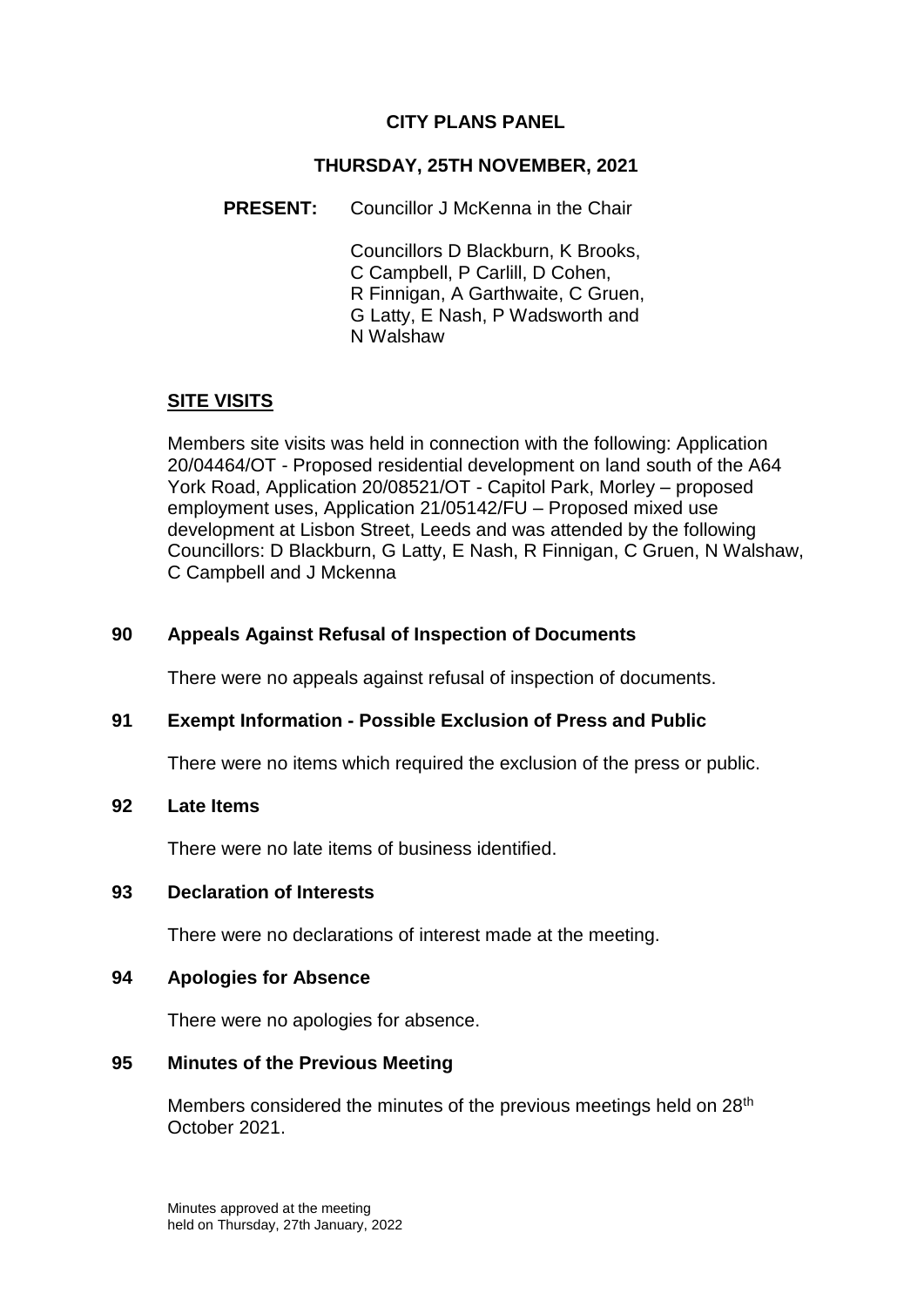**RESOLVED** – That the minutes of the meetings held on 28<sup>th</sup> October 2021 be approved as a true and correct record.

#### **96 Matters Arising from the Minutes**

Referring to Minutes No. 88 – Application No. 19/01988/RM - Layout, scale, appearance and landscaping for 450 new homes to land off Lane Side Farm, Victoria Road, Churwell, Morley, Leeds. Members reminded officers that the Resolution included a requirement to establish a Local Liaison Group to look at the phasing and rolling out of the scheme and requested if this could be pursued.

The Group Manager Planning Services confirmed the necessary actions would be pursued.

**97 Application No. 20/08521/OT - Hybrid planning application for the demolition of existing buildings and structures; earthworks to form development platforms, drainage features, embankments and bunds; strategic landscaping, alteration of existing access road, including works to existing Topcliffe Lane and junction with A653 and construction of new access road, to serve employment development and outline consent for the construction of employment floorspace (Use Classes B2 and B8 with ancillary office) and associated servicing and infrastructure including car parking, vehicle, pedestrian and cycle circulation, landscaping and ecology works, noise mitigation, drainage features and all associated infrastructure to land at Capitol Park, Topcliffe Lane, Morley, Leeds.**

The Chief Planning Officer submitted a report which sets out detail of an hybrid planning application for the demolition of existing buildings and structures; earthworks to form development platforms, drainage features, embankments and bunds; strategic landscaping, alteration of existing access road, including works to existing Topcliffe Lane and junction with A653 and construction of new access road, to serve employment development and outline consent for the construction of employment floorspace (Use Classes B2 and B8 with ancillary office) and associated servicing and infrastructure including car parking, vehicle, pedestrian and cycle circulation, landscaping and ecology works, noise mitigation, drainage features and all associated infrastructure to land at Capitol Park, Topcliffe Lane, Morley, Leeds.

Site photographs and plans were displayed and referred to throughout the discussion of the application.

The Planning Case Officer addressed the Panel, speaking in detail about the proposal which included the following issues:

- Site/ Location/ Context
- Identified as a suitable general employment site within the Site Allocation Plan (SAP) – 38.44 hectares in size
- Some land to the north of the site is designated as Green Belt

Minutes approved at the meeting held on Thursday, 27th January, 2022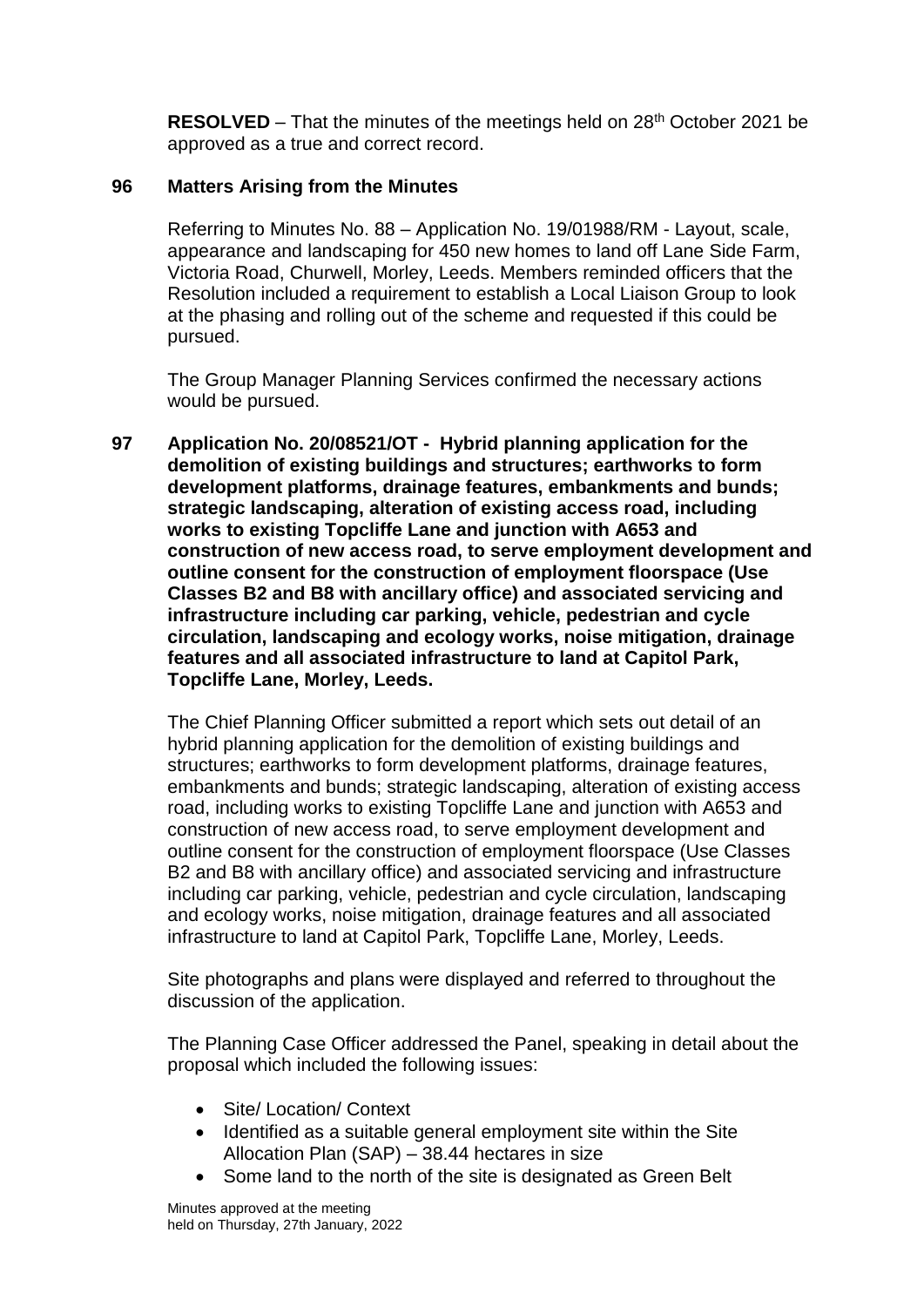- The development is located near strategic highway network and employment land
- The proposal is to construct five large scale units ranging in size from 3,901.9sqm to 49,238.7sqm (Employment space)
- Social, economic benefits
- Full demolition of existing buildings on site
- Earth works to create the necessary development platforms, associated accesses, embankments and attenuation areas.
- Extensively landscape the site and surrounding zones to provide visual buffers and ecological benefits
- Biodiversity improvements to the area including drainage and surrounding greenspace
- The development to achieve BREEAM standard and will be designed to maximise energy efficiency and incorporate energy generation on site
- Contribution of £3m for highway mitigation works at Junction 28 (Prior to the development becoming operational) £1.18m on other road junctions within the vicinity
- Travel Plan to connect with the Morley area
- Good connections to the wider region
- Creation of 1300 jobs to serve the local community
- Construction and operation to be undertaken in phases

The Planning Case Officer reported the receipt of a further 13 further representations from members of the public and 2 representations in support of the application. All representations received raised no new issues, all material considerations having been previously considered and dealt with in the report.

The Panel then heard from Town Councillor Oliver Newton and Chris Bell who were objecting to the proposals.

Councillor Newton said he was aware of at least 393 objections but some had not been put onto the planning portal, there was complete disrespect for local residents. Councillor Newton said if the proposal was to proceed the units would be operational 24 hours a day, 7 days a week leading to light pollution and noise. Commenting on the public rights of way he said there had been much discussion on the issue, but no one would use the footpaths during the construction period. Referring to the highway implications, Junction 28 was referred to as a bottle neck, a single accident could bring traffic to a standstill in the surrounding areas, and this could be further compounded by increased traffic generated by this development.

Mr Bell said he was supportive of Councillor Newton's comments but in addition there was overwhelming opposition from local residents to the proposal. He said Leeds City Council had signed up the Climate Emergency agenda, it was now time to back this up.

Questions to Town Councillor Oliver Newton and Chris Bell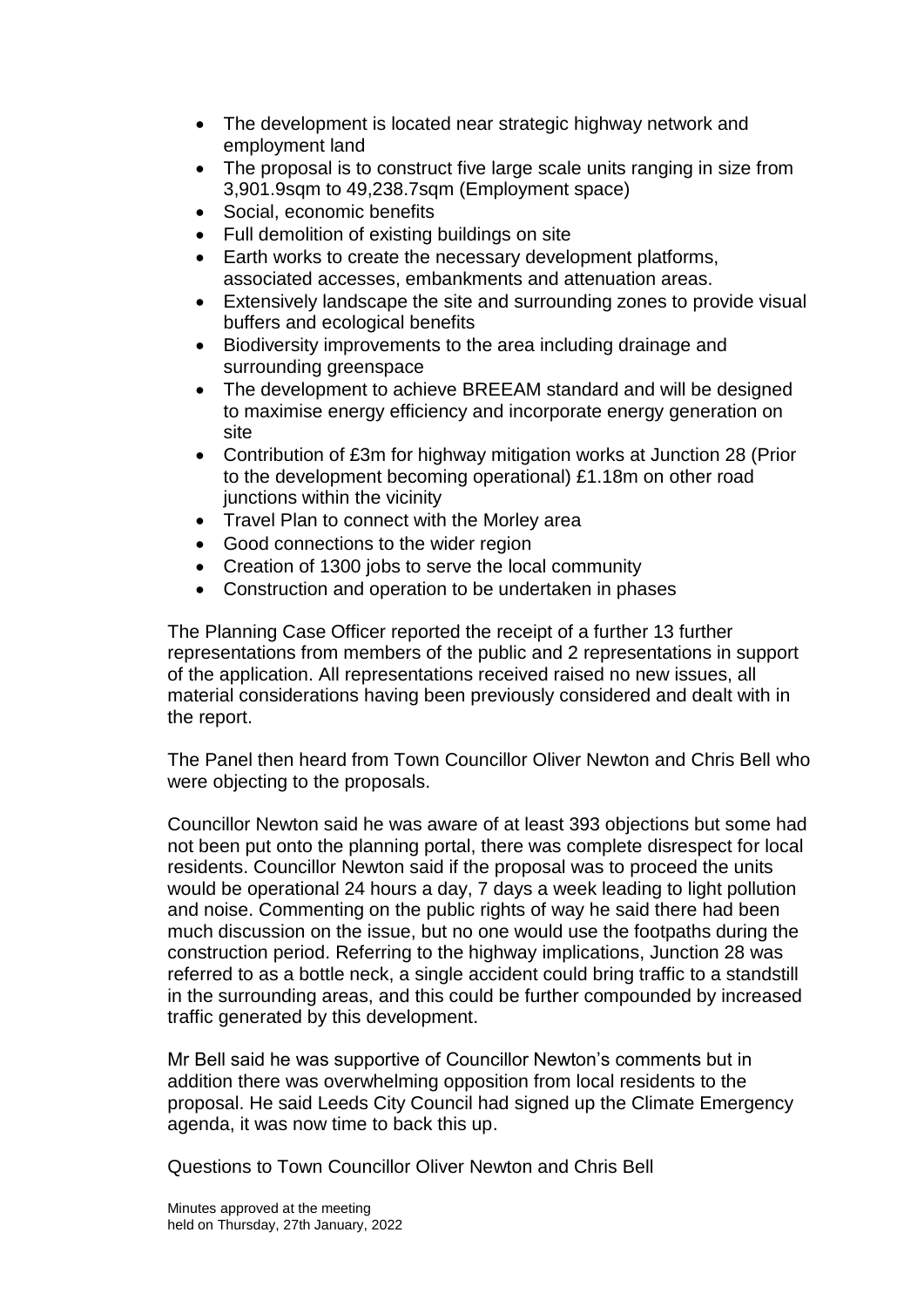- Could you expand further on the noise, pollution and traffic implications associated with the site
- Would the creation of new woodland not bring environmental benefits to the area
- How would local people travel to the site
- Was there existing alternative empty warehouse space in the Morley area
- The site is designated as employment land in the SAP, is it this particular proposal you're objecting to, or any development on this site
- We've already been informed that there's lots of industrial space locally so any development locally would add to traffic congestion in the area

In responding Town Councillor Oliver Newton and Chris Bell said

- The construction phase would be for a period of 4-5 years, during that time construction traffic would use the local road network creating further noise/ air pollution and traffic generation
- Members were informed that the woodland would take a long time to become established, so any benefits would be far into the future
- It was suggested that with up to 1300 car parking spaces employees would be encouraged to access the site by car, the site was on the top of a hill so cycling would be difficult
- Members were informed that the end users were in the logistics sector, Howley Park, Asquith Avenue and Bruntcliffe Lane all had empty warehouse space
- There had been no confirmation of end user in terms of employment opportunities
- Other locations would spread the traffic generation but the proximity to Junction 28 would compound the problem

The Chair thanked Town Councillor Oliver Newton and Chris Bell for their attendance and contributions

The Chair then invited the Hannah Richardson (Agent) to speak in support of the application.

Ms Richardson said the application was recommended for approval in planning terms because it was identified as a suitable general employment site within the Site Allocation Plan. She explained the area of biodiversity would be maintained and would deliver change and improvements for the local community. Members were informed that opportunities for large scale warehousing was expanding and this development would bring 1300 new jobs to local people and would also contribute £2.2m in Business Rates which would be a huge boost for the Morley area.

Questions to the Developers:

What type of employment is likely to be generated from this site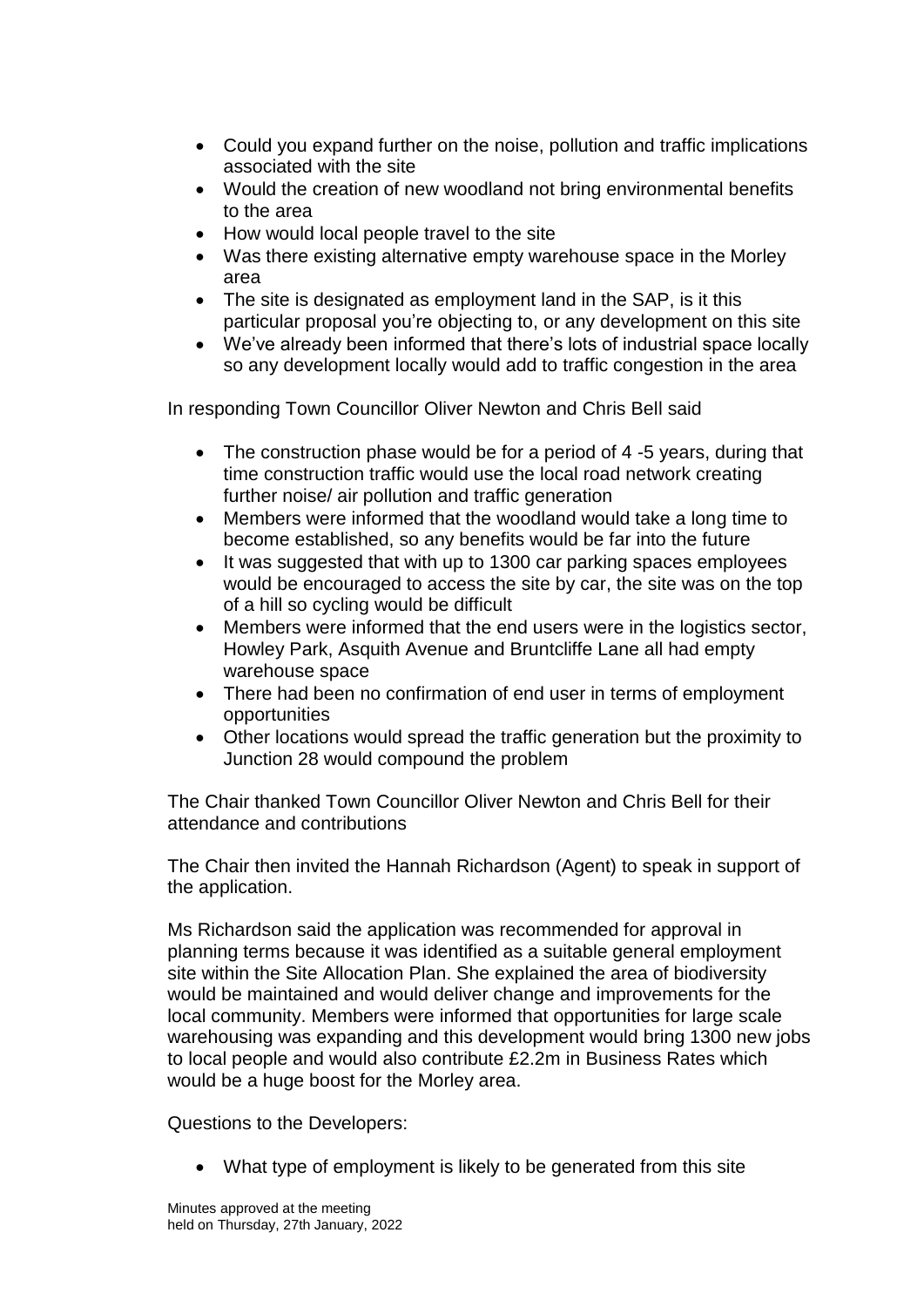- The use classes proposed for this site are a concern to local residents
- This is a high location visible from miles around, presumably a significant amount of landscaping would be required to reduce the visible impact
- What measures are to be incorporated to mitigate against traffic generated from the site
- The configuration of the buildings was an area of concern
- Was the layout indicative at this stage
- You suggest this would be a huge boost for Morley but only 5 out of the 398 representations are supporting this application, are the objectors misguided
- Unit No.5 appeared to be very large, had any consultation been undertaken with local residents
- Could consultation on Unit No.5 be undertaken as part of the Reserved Matters Application

In responding the Developers said:

- Members were informed that the site may include a Logistics Scheme but there may also be some advanced manufacturing, but no occupiers had been identified yet
- The rise in online retail requires manufacturers to have nearby large scale warehousing, there are no other large scale warehousing opportunities in the Morley area.
- Members were informed that 10,000 trees would be planted for this development, there would also be sympathetic improvements to local footpaths and high bunds would be created to mitigate against visual amentity.
- Working with LCC Highways, Kirklees Highways and the National Highways Agency we are contributing to an £8m scheme of highway improvement work at Junction 28. In terms of traffic generation from the site, it was intended that heavy goods vehicles would operate outside peak hours.
- It was suggested that the layout could be altered, but it was necessary to use a sufficient quantum amount of floorspace
- Members were informed that the Masterplan was indicative at this stage
- The objectors were not wrong, but this application would bring huge benefits to the people of Morley with links to the Morley Town Fund which would create and deliver local jobs.
- Members were informed that a website had been created to publicise the proposals, but no consultation had taken place with local residents.
- It was confirmed that public consultation would be undertaken on Unit No. 5 as part of the Reserved Matters Application

The Chair thanked the Developers for their attendance and contributions

Members raised the following questions to officers: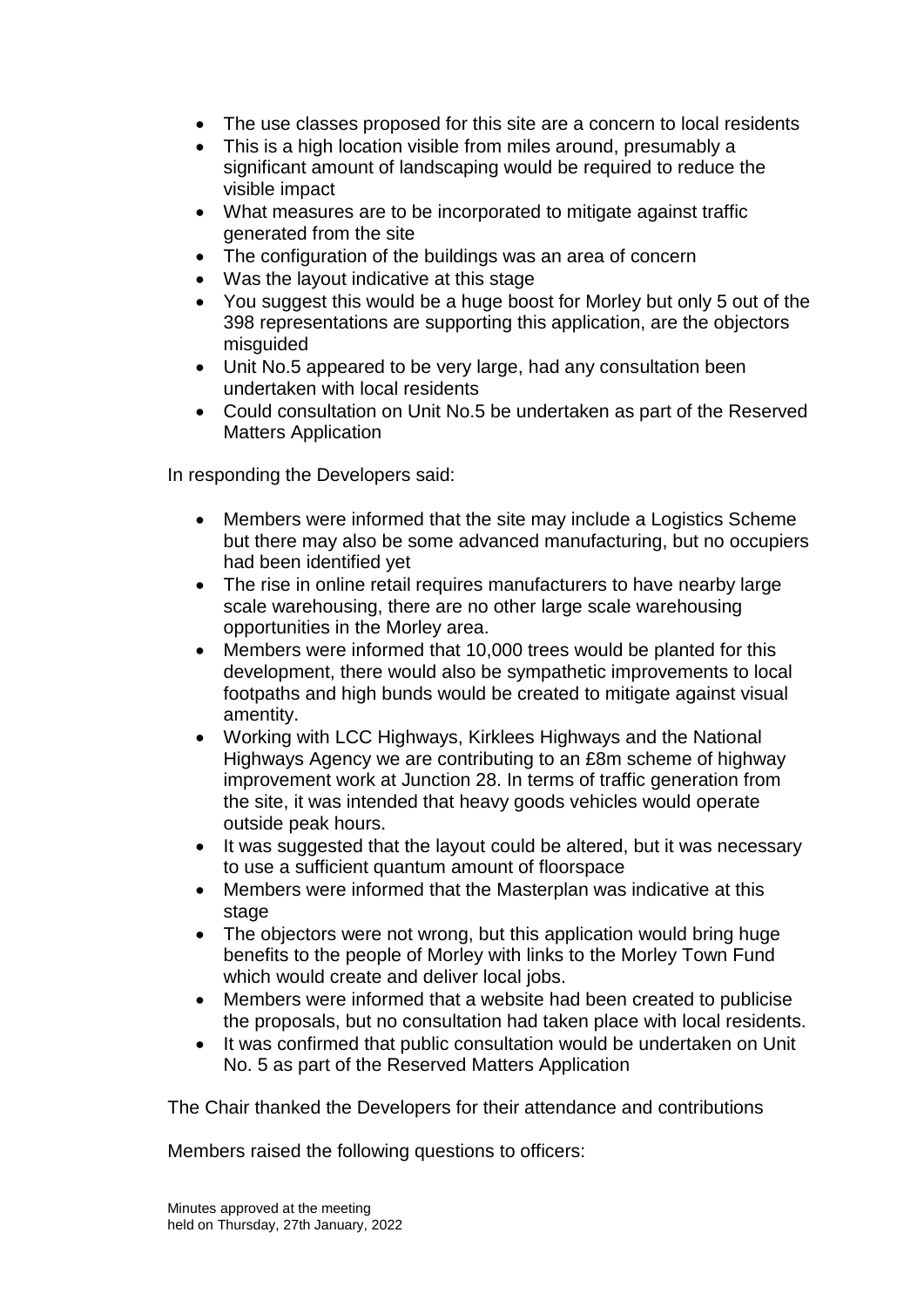- How does the proposal represent a sustainable development and deliver biodiversity gain
- The indicative design was confusing, we need to see the detail to understand the potential impact of the height of the units; does panel get restricted to the layout and height parametres; why can't unit 5 be moved away from residential premises
- It was suggested that existing views should be maintained
- Why is the identified highway congestion in the report acceptable
- Is there a lack of travel planning details because we don't have identified occupiers

In responding to the issues raised, officers said:

- The location of the site was considered sustainable in regards to its access to the services and facilities at Morley Town Centre and the building construction aims to meet BREEAM excellent sustainable design standards.
- The existing site is mostly agricultural land. The proposals would provide enhanced tree and other soft planting and provide a variety of plant species which results in significant biodiversity gain
- The Planning Case Officer said the parametres set the maximum limits of the buildings but the actual size and details of the design within these limits would be considered and determined at reserved matters application stage. It was considered that the proposed bunding and gap between unit 5 and the nearest residential premises creates an acceptable relationship
- The Planning Case Officer said the loss of private views were not a material planning consideration
- The planning requirement in relation to this development was not to demonstrate "nil detriment". There would be an addition to existing traffic queues but these will not gridlock the existing road network and therefore the impact is considered acceptable.
- The full details of the travel plan measures would be agreed prior to occupancy

In offering comments Members stated the following:

- It was generally accepted that this location was suitable as a general employment site
- Members welcome the footpath improvement works
- A number of Members were of the view that this was inappropriate development within the greenbelt given its potential 24 hours operation, suggesting greenbelt should only be used in special circumstances
- A Logistics business had the potential to generate a significant amount of noise, create light pollution and was not acceptable in close proximity to local residents
- Traffic generation from the site was highlighted as a potential issue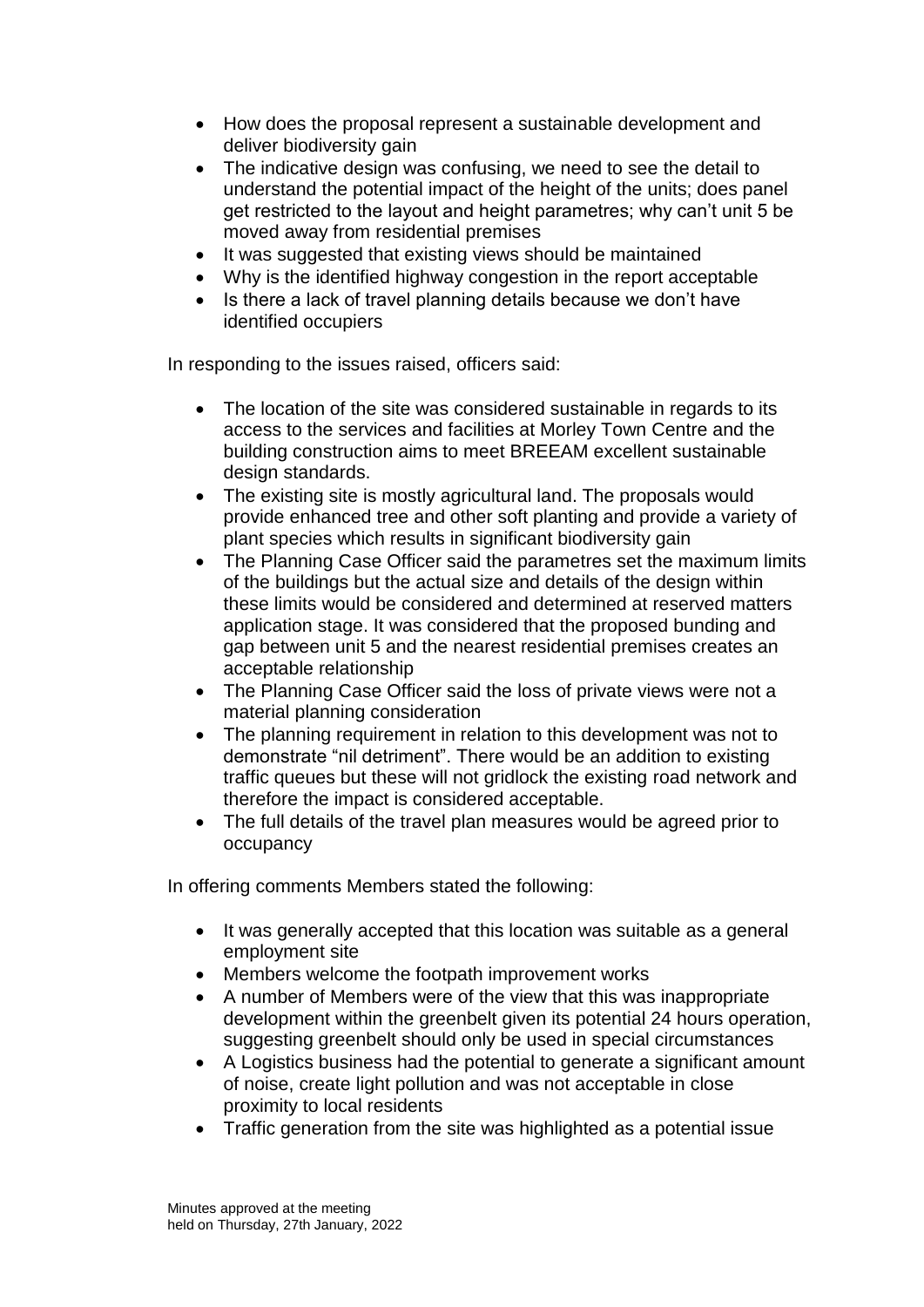- The site was visible from most areas of the city, Members were not convinced that the proposed mitigation measures were effective enough
- Members considered that further details about the height and configuration of the units was required, CGI's and cross sections would have been useful
- Clarification about the type of employment to be generated from this site would be useful
- Members express concern about the significant number of objections received from local residents.

In drawing the discussion to a conclusion, the Chair suggested that a significant number of concerns had been raised by Members and that further details/ clarification was required.

It was moved and seconded that the application be deferred to receive further details about:

- The impact on the greenbelt and in particular whether the proposed drainage works could be provided within the employment site,
- The position of the units,
- The proposed hours of operation,
- Greater clarity on the landscaping proposals, particularly the tree planting
- Greater clarity on connectivity with Morley Town Centre
- Greater clarity on the local employment agreement measures.

Upon being put to the vote, the motion was passed unanimously.

**RESOLVED –** That the application be deferred to receive further details about:

- The impact on the greenbelt and in particular whether the proposed drainage works can be provided within the employment site,
- The position of the units,
- The proposed hours of operation,
- Greater clarity on the landscaping proposals, particularly the tree planting
- Greater clarity on connectivity with Morley Town Centre
- Greater clarity on the local employment agreement measures
- Greater clarity on possible congestion associated with the junction of the A653 and the A650.

**98 Application No. 20/04464/OT - Outline Application for circa 875 dwellings including means of primary vehicle access and central spine road and associated infrastructure works. (All other matters reserved) to land to the South of the A64 York Road and the North of Leeds Road, Leeds**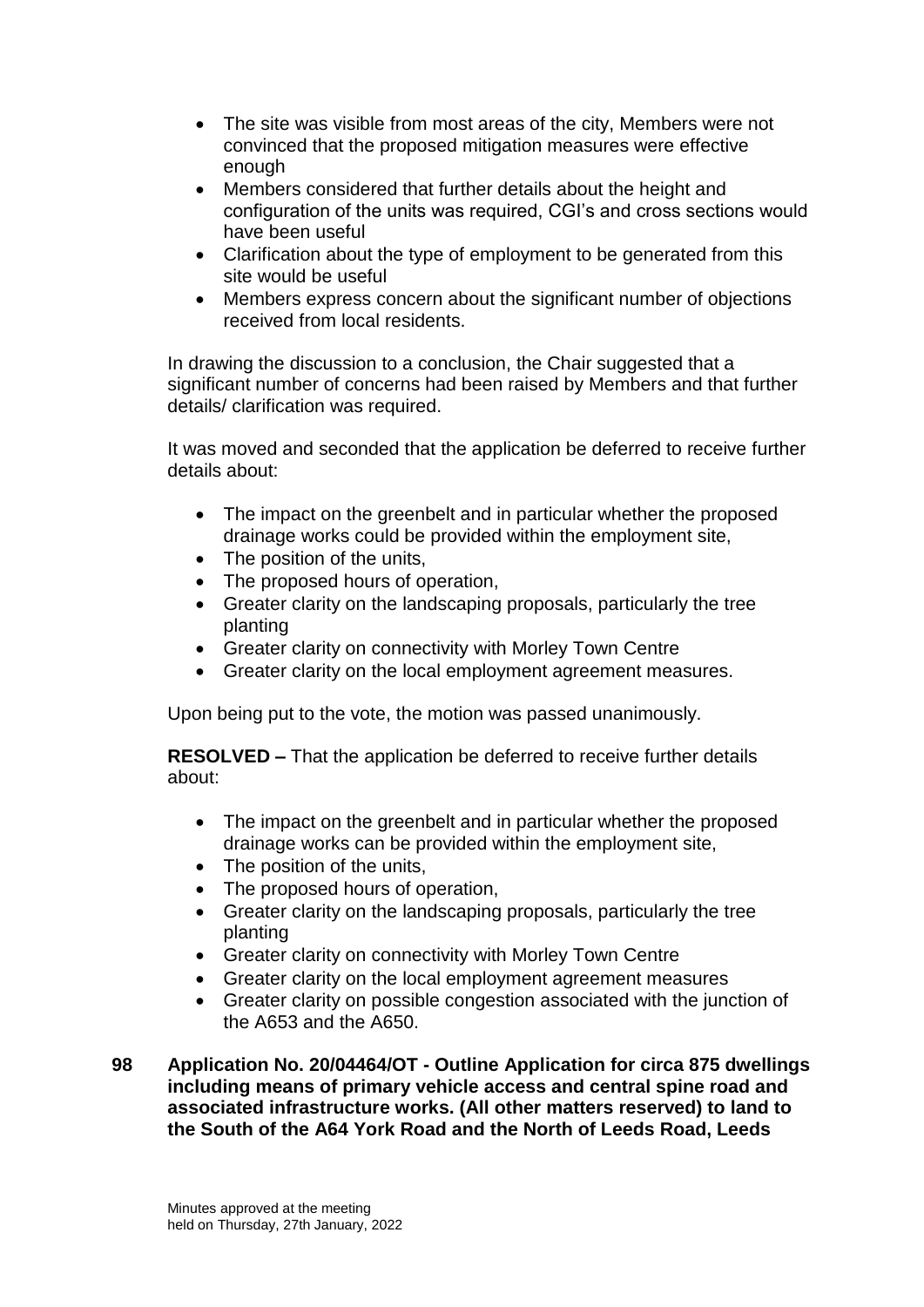The Chief Planning Officer submitted a report which sets out details of an outline application for circa 875 dwellings including means of primary vehicle access and central spine road and associated infrastructure works. (All other matters reserved) on land to the South of the A64 York Road and the North of Leeds Road, Leeds.

Site photographs and plans were displayed and referred to throughout the discussion of the application.

The Planning Case Officer addressed the Panel, speaking in detail about the proposal which included the following:

- Site/ Location/ Context
- East Leeds Extension, Housing Allocation (Middle Quadrant)
- Leeds ELOR Route
- Outline planning permission for circa 875 dwellings, including means of primary vehicle access, central spine road and associated infrastructure works (All other matters reserved).
- The scale and nature of the development proposed means that it is Environmental Impact Assessment (EIA) development, so is accompanied by an Environmental Statement (ES), as well as an illustrative masterplan to demonstrate how the relationships with east Leeds, nearby villages and ELOR can be addressed.
- Views onto Greenspace
- Spine Road throughout the development
- ELOR York Road junction access
- Public Transport penetration, bus stop locations
- Segregated cycleway
- Greenspace drainage infrastructure, run-off to Cock Beck
- Section 106 Agreement to include an ELOR contribution (£19,717,413)
- 15% Affordable Housing provision
- Contribution towards Primary Education

The Planning Case Officer reported the receipt of further correspondence from a Ward Councillor who was requesting the public consultation be "ramped up". There was also some concern about the provision of wellbeing facilities in the area, given this was just one of the of the four proposed housing development for the East Leeds Extension. The proposals had been discussed on a number of occasions at the East Leeds Extension Consultative Forum. A further letter had also been received expressing some concern about debris in Cock Beck and the potential for flooding.

Members raised the following questions to officers:

• The ELOR had already been decided, are members now being asked to approve the principle of the housing development i.e. circa 875 dwellings plus the means of access because the details around house type/ housing mix is vague.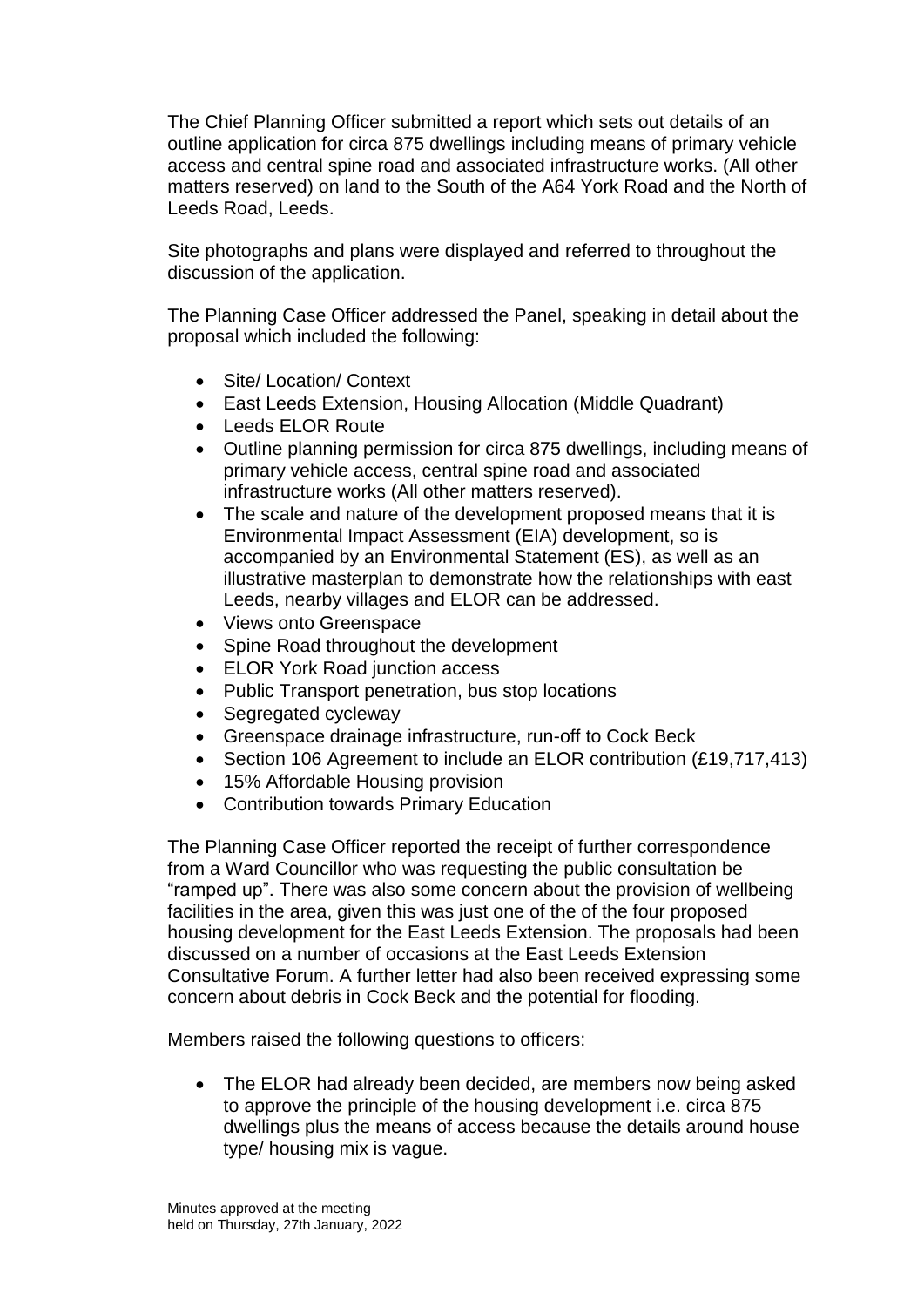- Based on the number of units proposed there was some concern about over-development of the site, had any approaches been made to reducing the number of units.
- Was there likely to be an impact on traffic into Scholes Village
- Where was the local centre going to be located.
- There was a disused railway line running through the site, could it be preserved as a footpath
- Had Healthcare Partners been formally consulted on future Healthcare provision in the area
- Had there been any discussions about play space provision in the area

In responding to the issues raised, officers and representatives of the applicant said:

- The Planning Case Officer said currently the housing mix was indicative. This indicative mix was in accordance with housing mix policy and had been used to calculate the site greenspace requirements. The reserved matters application would determine the actual housing mix provision.
- Members were not being asked to approve a detailed housing layout at this stage. Approval was sought for the access details to the site and the general arrangement of housing development areas and greenspace areas. The Group Manager said the application set out a site wide masterplan which indicated not only where housing would be provided but also the strategy for greenspace provision, connectivity through the site and site wide drainage.
- The Planning Case Officer said that once the details of the phases had been received and the greenspace provision, distance between dwellings and other residential design requirements factored in, it would then be possible to determine the actual number of dwellings which could be provided at Reserved Matters stage
- Members were informed that access into Scholes would be along Leeds Road, there was no other vehicle access
- The Planning Case Officer said the Local Centre would be located within the northern end of the adjacent Southern Quadrant site, together with existing facilities being available in Swarcliffe
- It was confirmed the disused railway line would be retained as a footpath
- The Planning Case Officer said comments had been received from the East Leeds Health sub-group, which includes local GPs, officers and culture representatives as to what was required in the area, and specifically for the local centre. It was also reported that the new Windmill Health Centre in Swarcliffe would also assist in delivering Healthcare into the area
- Members were informed that play spaces would be provided but that further discussions would take place with Parks and Countryside and the Consultative Forum to determine the details

In offering comments Members stated the following: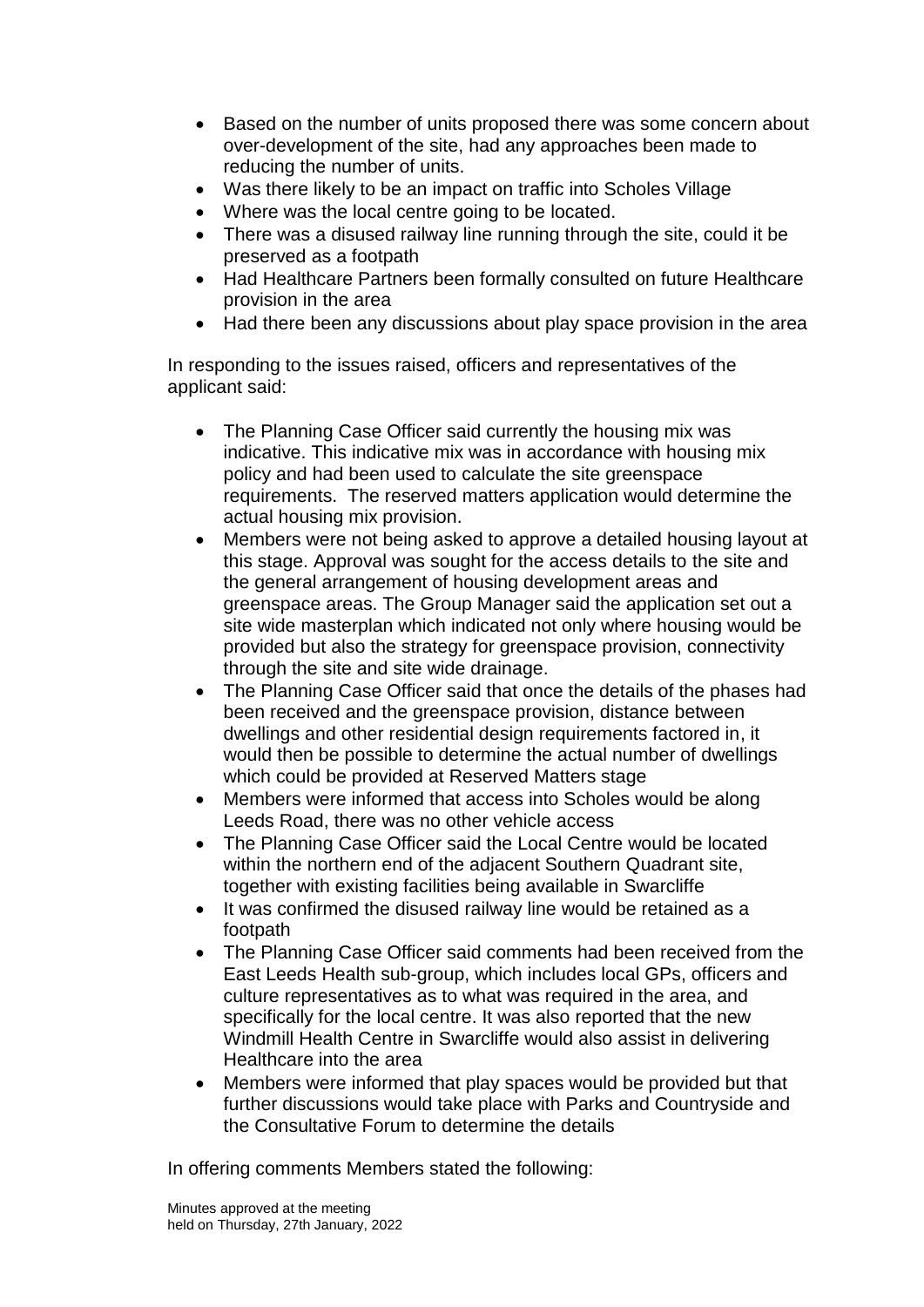- A number of Members expressed concern about the quantum of development and requested if the proposed 875 dwellings could be the maximum
- More reassurance was required around green space provision, the rural character needs to be maintained
- It was important that the house types must be of the highest quality in design
- Further re-assurance around future Healthcare provision was required
- An exemplar development was required, zero carbon (Do residents require a car)

It was moved and seconded that the application be approved subject to the number of dwellings being a maximum of 875.

Upon being put to the vote, the motion was passed.

# **RESOLVED –**

- (i) That the application be deferred and delegated to the Chief Planning Officer for approval**,** subject to removal of the current holding direction by National Highways, the conditions specified in the submitted report, the number of dwellings being a maximum of 875 (and any amendments or additional conditions that the Chief Planning Officer may consider appropriate) and the completion of a Section 106 Agreement to cover the following:
	- East Leeds Orbital Route (ELOR) contribution of £19,717,413, via a roof tax to be paid on new dwelling completions at six monthly intervals.
	- Affordable Housing 15% provision on site (with a 60% social rent and 40% intermediate split).
	- Primary education contribution £12,320 per dwelling with two or more bedrooms (excluding flats with less than three bedrooms) x 0.25 (being the average child place generated by a family unit) x 0.97 (being a locational factor), to contribute towards the provision of a 2FE primary school in the Southern Quadrant of the East Leeds Extension.
	- Barwick Road cycle improvements contribution £256,300.
	- Signal improvements at the Eastwood Lane/Barwick Road/Church Lane junction - £100,000.
	- Off-site highway mitigation works at the 'dumbbells' and main roundabout of J46 of the M1, if these are not secured by condition (as listed in the conditions).
	- Bus service improvement contribution £750,000, to be spent on increasing the frequency of bus services, including amendments to the route(s) to access the spine road, or such other public transport enhancements as may be agreed.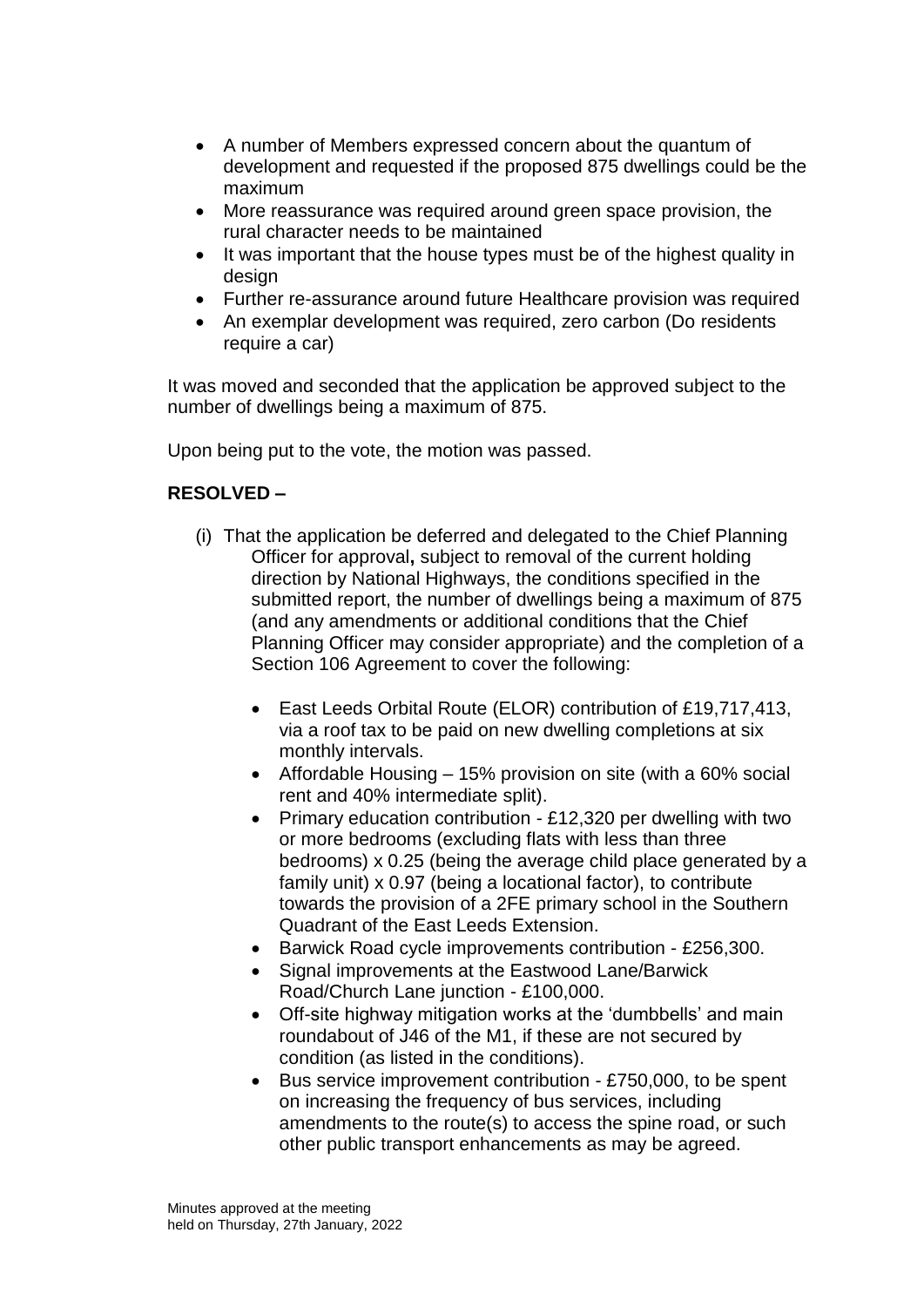- $\bullet$  Bus stops contribution £70,500, to be spent on 3 bus stops with shelters and real time information and 3 bus stops with poles.
- Residential Travel Plan Fund £511.50 per dwelling, to be spent on Travel Plan measures and/or other sustainable travel measures.
- Travel Plan monitoring fee £8,116, to be spent on the monitoring of the Travel Plan.
- Footway and cycleway provision to secure a scheme of footway and cycleway links to the areas around the site.
- On-site Greenspaces to be provided commensurate with dwellings in each phase of development, including provisions for future management. Greenspace also includes a scheme of play facilities.
- Spine Road Need to enter into a Highways Agreement with the Council to construct and dedicate the spine road, with provisions for phasing.
- Commitment to Local Centre implementation plan
- **Employment and training initiatives.**
- (ii) In the event where the Section 106 Agreement has not been completed within 3 months of the Panel resolution to grant planning permission, the final determination of the application shall be delegated to the Chief Planning Officer.
- **99 Application No. 21/05142/FU - Hybrid application for full planning consent for the erection of one building for residential accommodation (Class C3) with two ground floor commercial units (Class E); one building for student accommodation (Class Sui Generis); one building for hotel accommodation (Class C1) and co-working office accommodation (Class E); modifications to existing vehicular, cycling, and pedestrian infrastructure and outline planning consent for erection of one building for office accommodation (Class E), including basement car parking, access, landscaping with all matters reserved for future consideration with exception of access to land at former Swimming Pool Site, Lisbon Street, Leeds, LS1 4PH.**

The Chief Planning Officer submitted a report which sets out details of an hybrid application for full planning consent for the erection of one building for residential accommodation (Class C3) with two ground floor commercial units (Class E); one building for student accommodation (Class Sui Generis); one building for hotel accommodation (Class C1) and co-working office accommodation (Class E); modifications to existing vehicular, cycling, and pedestrian infrastructure and outline planning consent for erection of one building for office accommodation (Class E), including basement car parking, access, landscaping with all matters reserved for future consideration with exception of access to land at former Swimming Pool Site, Lisbon Street, Leeds, LS1 4PH.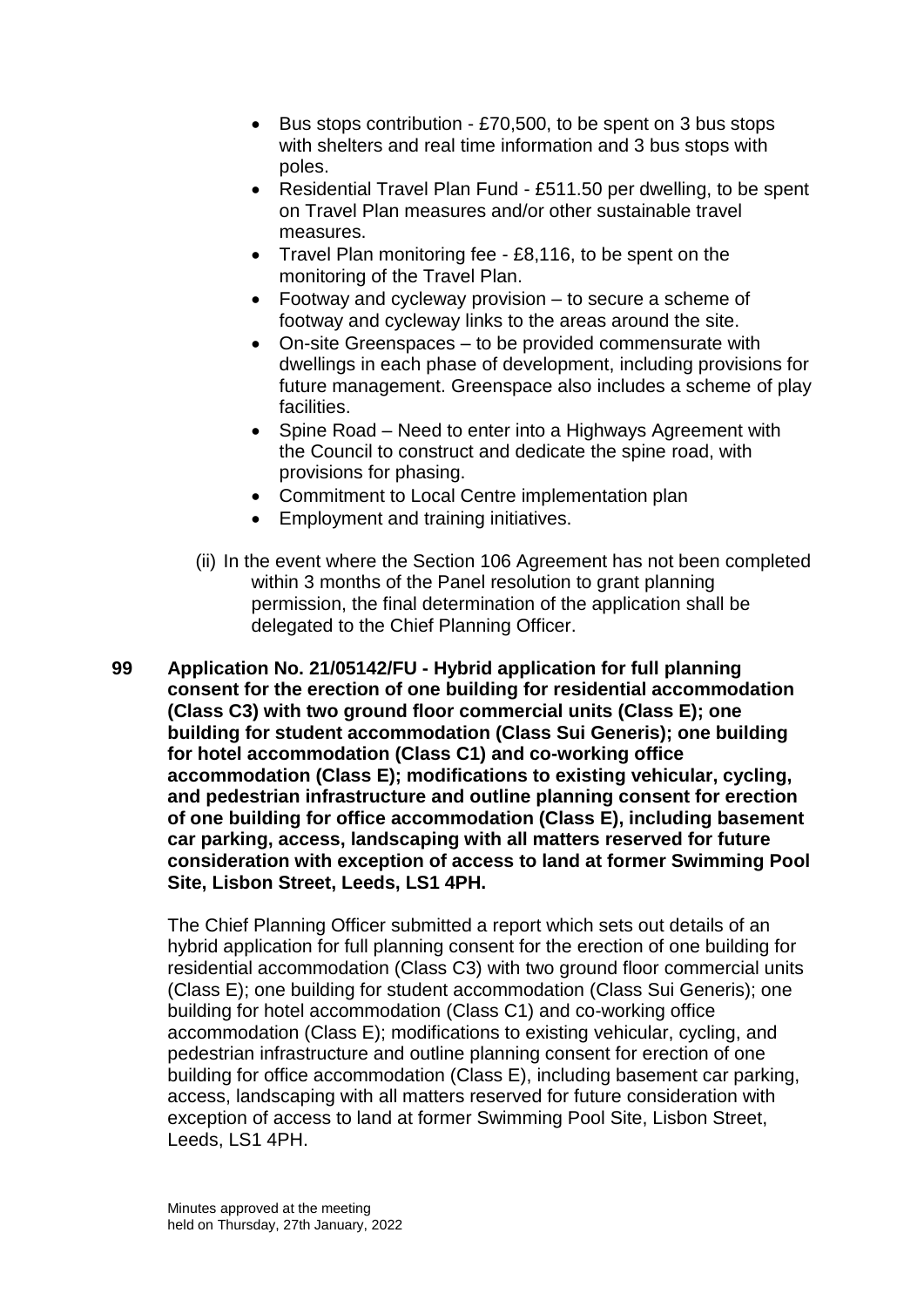Site photographs and plans were displayed and referred to throughout the discussion of the application.

The Planning Case Officer addressed the Panel, speaking in detail about the proposal and highlighted the following:

- Site/ Location/ Context
- Former International Swimming Pool site, currently used for car parking
- Constraints of the site, some protected trees
- Located on the site is a footbridge ramp and steps to the north western boundary and connects to the opposite side of the Leeds Inner Ring Road to Duncombe Street.
- The proposal, the construction of 5 buildings on site ranging in height from 11 to 33 storeys.
- Building 1 Two residential towers providing up to 629 Build to Rent (BTR) C3 residential units, of 33 and 22 storeys, with a ground/podium level link and two commercial units (Class E) at ground floor level.
- Building 2 Student residential building providing 548 purpose-built student bedspaces of 24 storeys in height and 714 sqm of dedicated internal and external amenity space.
- Building 3 Mixed use part aparthotel building (C1) providing approximately 120 rooms and part office accommodation providing 3,128 sqm (GEA) floorspace (Class E), of 14 storeys, ground floor to include active ground floor Class E use
- Building 4 (Outline Planning Permission) Office building of up to 13,108 sqm (GEA) sqm (Class E) 11 storeys, including ground floor and basement car parking (providing up to 50 car parking spaces).
- Enhancements to the existing pedestrian/cycle bridge's south eastern access, where it 'lands' in the site.
- Landscaping scheme including lawned area the provision of 84 new trees and character planting areas
- Public Art/ play features
- External cycle spaces
- Affordable Housing Provision (7%) via an off-site commuted sum
- Wind mitigation measures (Further wind assessment to be undertaken to determine the acceptability of the wind conditions on the footbridge over the A58)

Members raised the following questions to officers:

- The landscape/ greenspace areas had the potential to look untidy if not properly maintained, could assurances be provided that regular maintenance would be undertaken
- Could Officer comment on the concerns raised by the Leeds Civic **Trust**
- The site would allow public access throughout the site, had public safety been a consideration during the design stage.
- Would wind mitigation be controlled by condition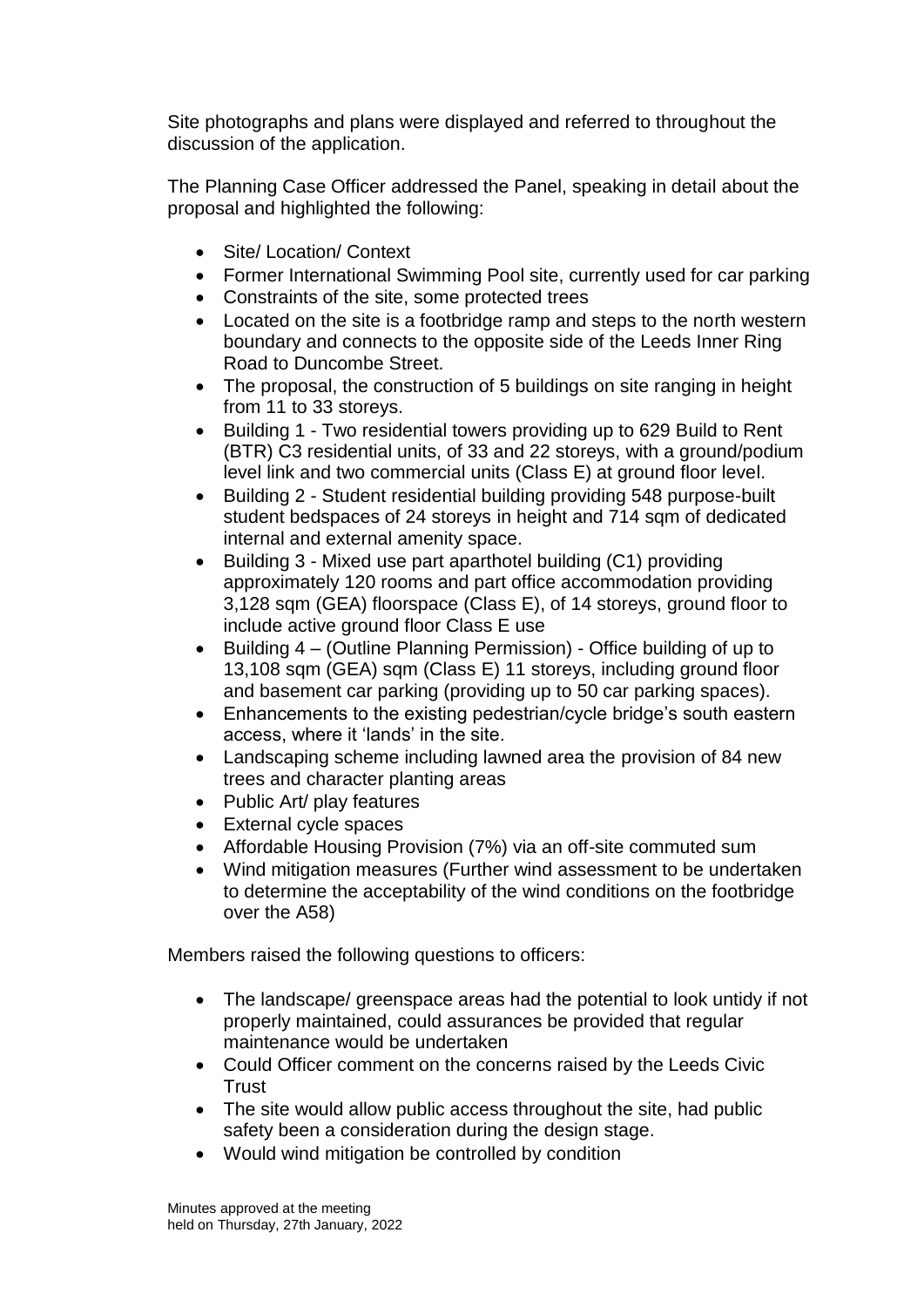- The footbridge over the ring road, who was responsible for its maintenance
- How long was the building period for the development, would it be done in phases
- The affordable housing provision was this to be provided by an off-site commuted sum and why had this particular option been selected
- The proposed student cluster bedrooms appear to be very small at 13 sqm
- The proposed barrier along the pedestrian route (adjacent to the ring road) could a green wall treatment be considered

In responding to the issues raised, officers and representatives of the applicant said:

- Members were informed that the site would remain in the ownership of the developer and it would be in their best interests for the site to remain tidy. The LCC Legal Officer said that an obligation within the Section 106 Agreement would also provide further reassurance in terms of securing continued maintenance of the landscape/ greenspace areas
- The LCC Conservation Officer said there was no harm to the Listed Buildings but there was harm to views of heritage assets in terms of the tall buildings breaking the skyline (Park Square was provided as an example). It was suggested that by aligning colour tones with existing buildings, this offered mitigation on the skyline. Also the public benefits of regenerating a large brownfield site outweighed the less than substantial harm identified to the setting of heritage assets.
- Members were informed that adequate lighting would be provided throughout the public areas and also high-definition CCTV, this together with on site management would achieve good natural surveillance
- The Group Manager Planning Services said this was an exposed site and open to prevailing winds and the wind assessment work had identified a range of mitigation measures were needed to address potential on site wind safety issues. The details of the measures and their provision would be controlled through planning conditions
- The Planning Case Officer reported that maintenance of the footbridge was the responsibility of the local authority
- The applicant's representative said the build period would comprise 2 phases with an anticipated timescale of 3 years from the grant of planning permission for the first phase and a further 18 months for the second office development phase
- The applicant's representative confirmed the affordable housing provision would be provided by an off-site commuted sum which was an option under Council Policy H5 of the Leeds Core Strategy. In terms of choosing the off-site commuted sum option, it was suggested that operating different tenure types was a difficult management issue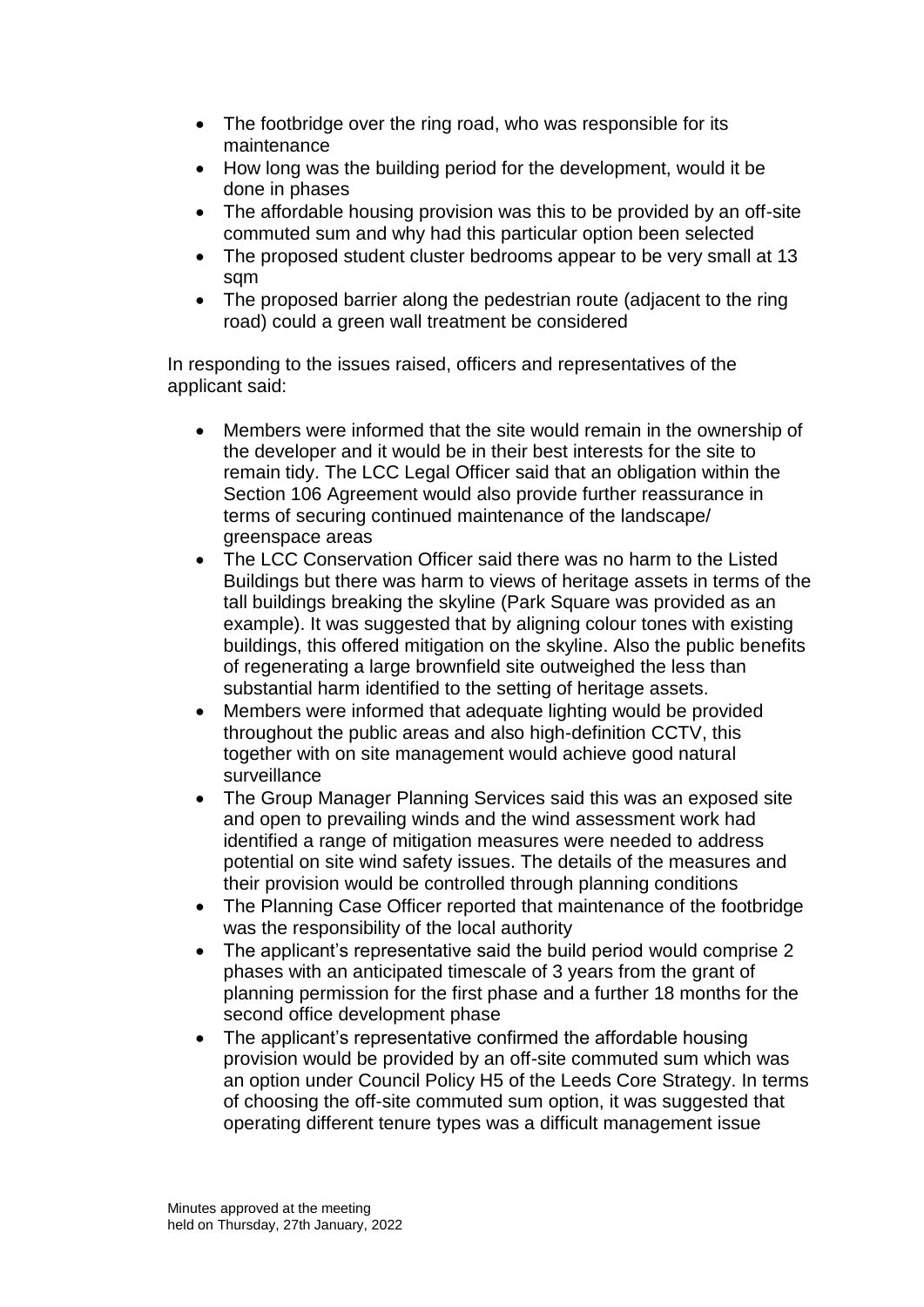- Members were informed that the cluster bedrooms met the required standard in the emerging SPD for student housing space standards, but the cluster flats also had communal areas for wellbeing purposes
- The LCC Highways Officer suggested that any materials selected for the barrier structure would need to be vandal proof and the screen needed to be demountable for access and maintenance purposes to the inner ring road retaining wall. There it would not be possible to provide a green wall.

In offering comments Members stated the following:

- In general Members were of the view that this was an attractive, well designed scheme and could regenerate this part of the city
- One Member had concern that the height of some of the buildings impacted on the heritage views
- A number of Members expressed concern about natural survelllance and the pedestrian safety implications of the proposed screen structure to the A58 and requested it be looked at further in consultation with the Police and that the matter be controlled by planning condition

In drawing the discussion to a conclusion, the Chair suggested that the scheme had improved significantly since last presented.

It was moved and seconded that the application be approved in accordance with the report recommendation subject to a further planning condition to control pedestrian safety measures in relation to the impact of the A58 screen.

Upon being put to the vote, the motion was passed; 12 votes in favour, and 1 abstention.

# **RESOLVED –**

- **(i)** That the application be deferred and delegated to the Chief Planning Officer for approval subject to the conditions specified in Appendix 1 of the submitted report (or as amended or added to as considered appropriate by the Chief Planning Officer) a further planning condition to control pedestrian safety measures in relation to the impact of the A58 screen and subject to completion of a Section 106 Agreement to deliver the following planning obligations:
	- Offsite Affordable Housing contribution equivalent to the full policy compliant position for 7% of the total residential units
	- Controls on the proposed student housing and apart hotel use to ensure compliance with the Council's policies
	- Provision of public access rights through the site
	- Management and maintenance of footbridge landing steps
	- Residential Travel Fund for residential use (£160,866.75)
	- Car Club Trial provision for office use (£8440)
	- Travel Plans and Travel Plan monitoring fees (£14,840)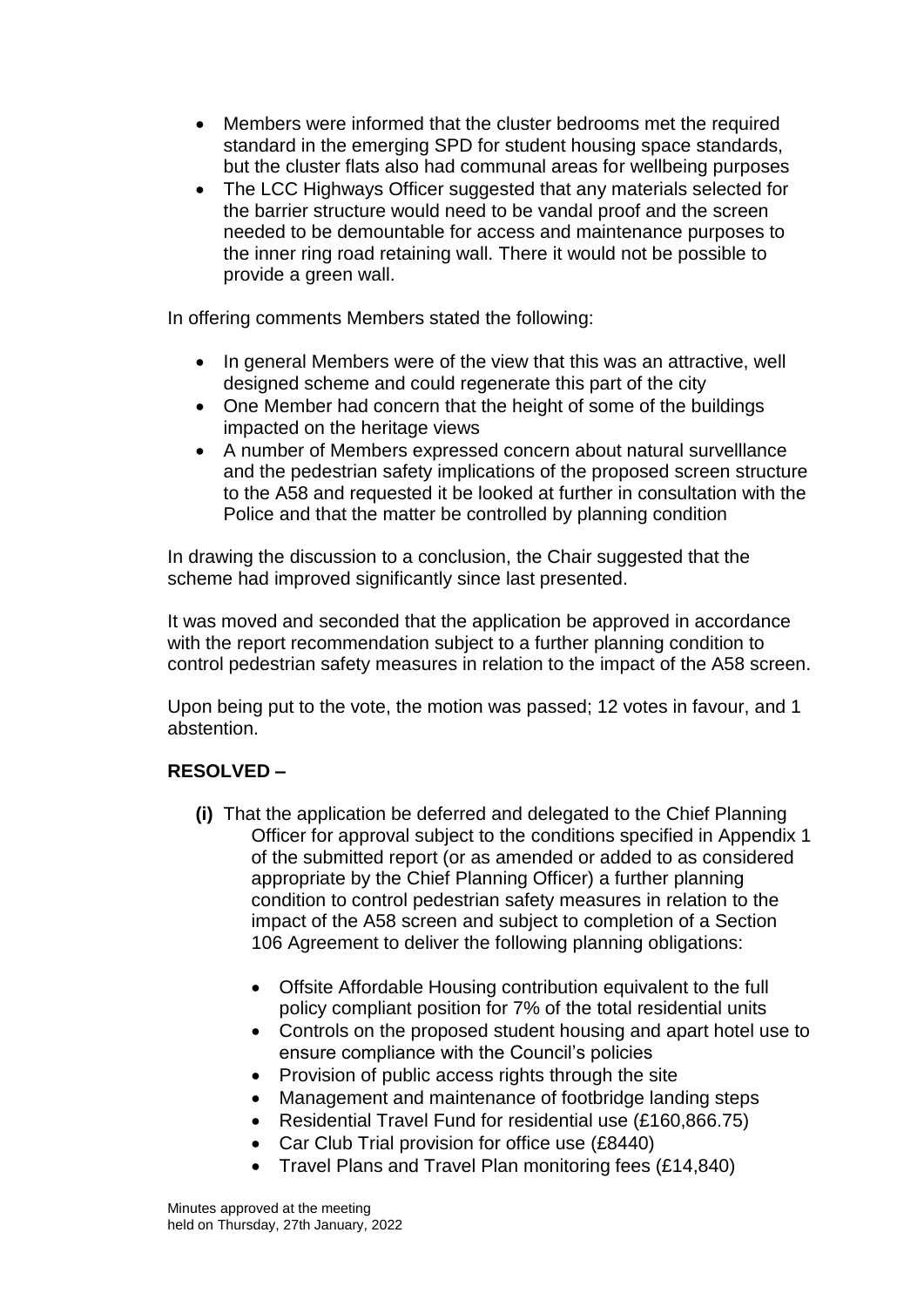- Cooperation with local jobs and skills initiatives during construction
- Provision of a Section 106 Agreement management fee
- **(ii)** In the event where the Section 106 Agreement has not been completed within 3 months of the resolution to grant planning permission, the final determination of the application shall be delegated to the Chief Planning Officer.

#### **100 PREAPP/20/00478 - Pre-application presentation for proposed mixed-use scheme comprising two student residential accommodation buildings and a multi-use event building on the site of Yorkshire Bank, Merrion Way and land fronting Clay Pit Lane, Leeds, LS2 8NZ**

With reference to the meeting of 2<sup>nd</sup> September 2021 when Members received a pre-application presentation for a proposed mixed-use scheme on the site of Yorkshire Bank, Merrion Way and land fronting Clay Pit Lane, Leeds LS2 8NZ.

In the discussion that followed Members raised the following concerns at the 2<sup>nd</sup> September 2021 meeting

- Members considered the loss of office accommodation and proposed use of the sites for a multi-use events' building and student accommodation was acceptable in principle. The amount and density of student accommodation in the area was highlighted as a concern.
- Members did not support the proposed scale and form of Block A and had concerns about the appearance of Block B. Further design details about the multi-use event building were required
- Members did not support the approach to green space and landscaping around the development, particularly the loss of trees

The Chief Planning Officer submitted a further report which set out detail of a revised mixed-use scheme comprising two student residential accommodation buildings and a multi-use event building on the site of Yorkshire Bank, Merrion Way and land fronting Clay Pit Lane, Leeds LS2 8NZ.

Site photographs, plans and a virtual fly through were displayed and referred to throughout the discussion of the item.

The Director of City Development and applicant's representatives addressed the Panel, speaking in detail about the proposal and highlighted the following:

- Site / location / context
- Former Yorkshire Bank site, the site had now come forward for disposal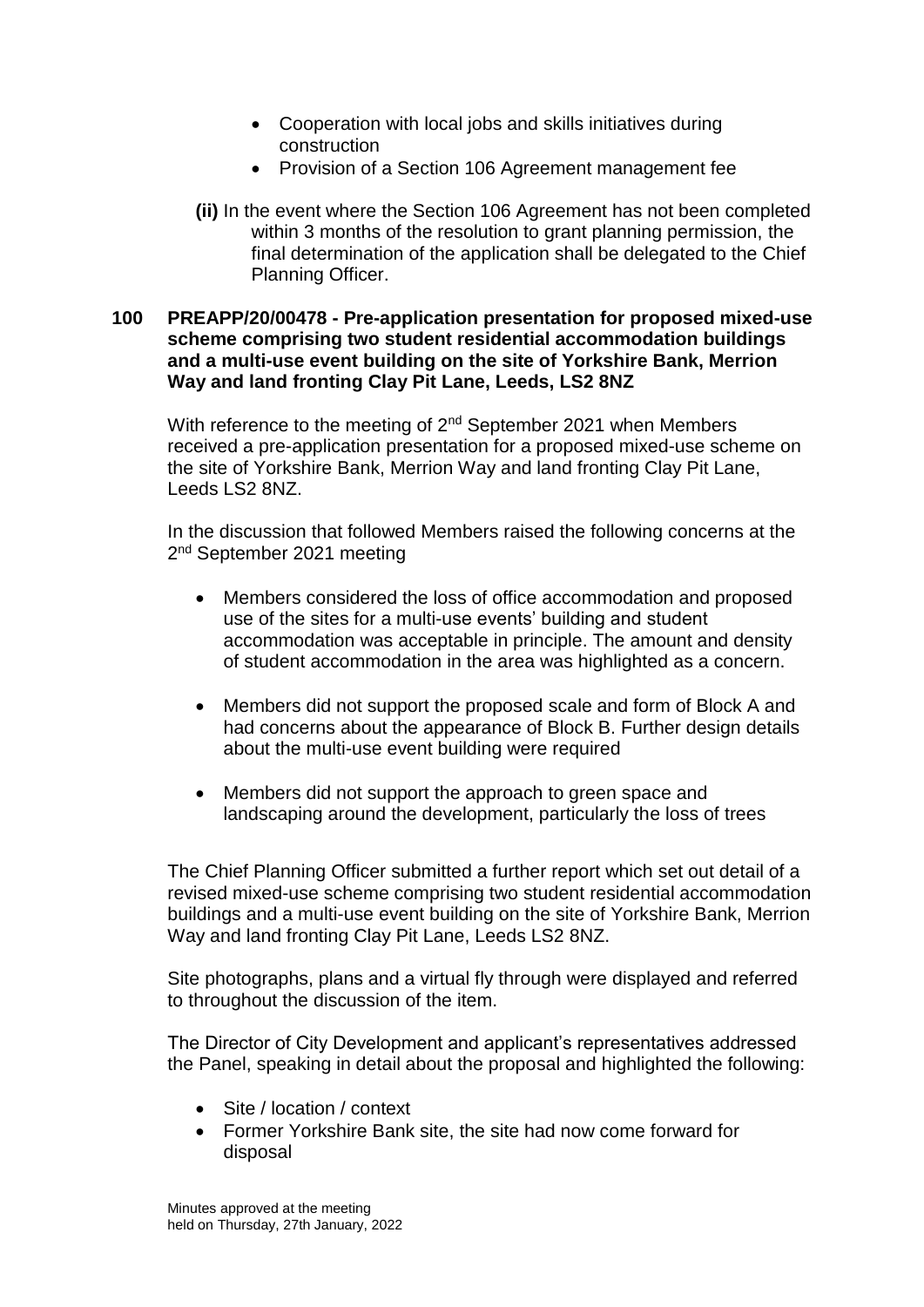- Currently there was a significant amount of development taking place around the Leeds Arena site
- The proposed revised scheme offered a potential land swap opportunity with the City Council
- Members were informed that the Leeds Arena building was never designed as a focal point
- The revised proposal Block A would be retained as previously proposed, a 38 storey building comprising 720 student bedspaces with external surfaces finished in planar facets of clear glazing and polished anodised aluminium panels.
- Block B The revised proposals remove the previously proposed limb facing Clay Pit Lane, a reduction in the length of the Merrion Way elevation, fragmentation of the limb fronting Brunswick Terrace and reconfiguring this part of its mass to form a part 20, part 16 storey element. As a consequence of these changes the number of student bedspaces in this building would reduce from 543 to 490. Further, the reduction in the floorplate enables the existing trees in the planter at the junction of Merrion Way and Clay Pit Lane to be retained. In terms of materiality, it is now intended to use large panels of terracotta to form the principal grid of each of the elements of Block B.
- The modified multi-use building would be brought forward at a later date, in common with the approach taken in developing the arena, this part of the application would be in outline with parameters for the building scale agreed, supported by a design code document establishing key principles of design and appearance.

There were no questions raised by Members

In offering comments, Members noted the following:

- In general Members were supportive of the revised proposal
- One Member said he was not entirely happy
- Members were supportive of the of the design of the tower block A
- Members welcomed the reduced massing of block B, allowing the Arena to be seen was viewed as a positive
- Members welcome the retention of some of the existing trees
- Members welcomed the suggestion to re-use the granite from the former Yorkshire Bank building within the proposal
- The connectivity/ links throughout the scheme were supported

In offering comments on the questions posed in the Officer Report:

- In general, Members were supportive of the proposed scale, position and form of Block A
- Members were supportive of the revised scale, position and appearance of Block B